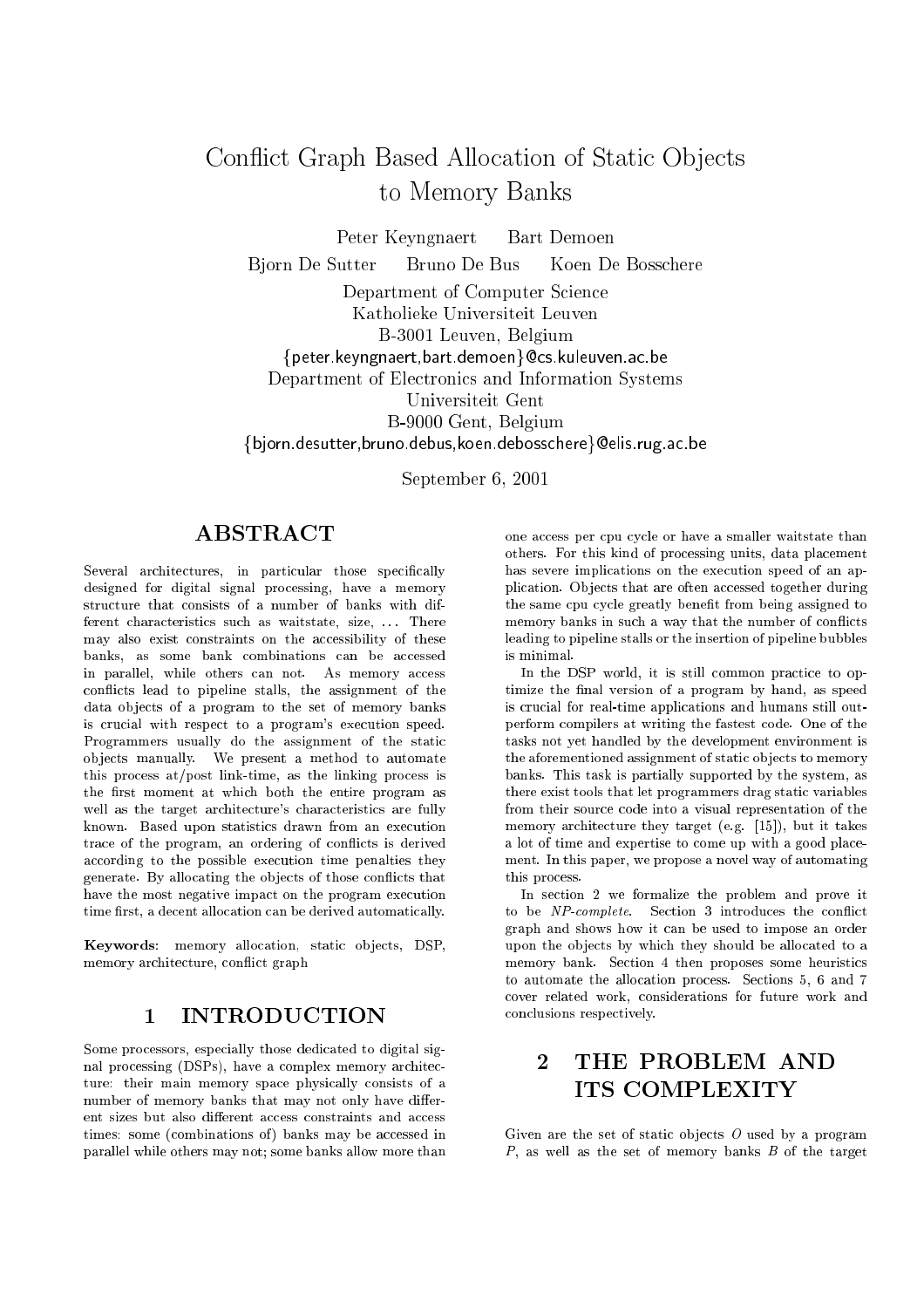architecture. The goal is to find an allocation function alloc :  $\hat{O} \rightarrow \hat{B}$  that minimizes the execution time of P. In the next paragraphs we show that this problem is  $NP-complete$ , so our goal is to find a good approximation of the optimal solution in an acceptable amount of time.

Graph olouring Consider the well-known problem of graph colouring. Given are a graph  $G = (V, E)$  and a set C where V is the set of verti
es (nodes), E V - V is the set of edges between nodes of  $V$  and  $C$  is a set of  $k$  colours. A k-colouring of G is a mapping  $col : V \to C$  that colours each node in  $V$  with a colour from  $C$  where all  $k$  colours are used and taking the following restriction into account:

$$
\forall n_i, n_j \in V : \exists (n_i, n_j) \in E \implies col(n_i) \neq col(n_j)
$$

The problems of deciding whether such a mapping col exists as well as finding one are  $NP$ -complete [10].

A restricted version of object allocation Now consider the problem of allocating the objects used by a program  $P$  to the memory of an architecture  $A$  that supports multiple memory banks. Let  $O$  be the set of  $n$  objects used by P, let  $size(o)$  be the size of object  $o \in O$  and let B be the set of k memory banks of A where  $size(b)$ ,  $ws(b)$ and  $acc(b)$  are the size, waitstate and possible number of accesses (per cpu cycle) to bank  $b \in B$  respectively. For each memory bank  $b \in B$  we assume the following characteristics:

- $size(b) = \sum_{i=1}^{n} size(o_j), \forall j \ (1 \leq j \leq n) \ : \ o_j \in O$
- $\bullet$  ws :  $B \rightarrow \{0\}$  :  $b \mapsto 0$
- $acc : B \rightarrow \{1\} : b \mapsto 1$

A allows any combination of 2 memory banks to be accessed concurrently during one cpu cycle. During the execution of  $P$ , at most 2 objects need to be accessed during the same cpu cycle. We call  $c(o_i, o_j)$  a conflict between objects  $o_i, o_j \in O$  if  $o_i$  and  $o_j$  need to be accessed during the same cpu cycle: there will be a loss of execution speed if they are assigned to the same memory bank. Solving the allocation problem to avoid as much conflicts as possible is equivalent to finding a  $k$ -colouring

$$
col' \; : \; V' \to C'
$$

of  $G = (V, E)$  where  $V = U, E \subseteq U \times U$  and  $U = B$ is the set of colours. The colouring restriction

$$
\forall o_i, o_j \in O \; : \; \exists (o_i, o_j) \in E' \implies col'(o_i) \neq col'(o_j)
$$

holds. This problem naturally maps onto the graph colouring problem given in the previous paragraph, so this allocation problem is  $NP-complete$  also.

A general version of object allocation Apply the following generalizations to the allocation problem given in the previous paragraph:

- allow only certain combinations of  $i (1 \leq i \leq k)$ memory banks of  $B$  to be accessed concurrently during one cpu cycle
- allow conflicts  $c(o_i, \ldots, o_{i+j-1})$  of arbitrary size j, or equivalent: allow an edge  $e\,\in\, E\,$  to connect any  $\eta$  $(2 \leq j \leq n)$  nodes  $o_i, \ldots, o_{i+j-1} \in O$ . *j* is called the degree of e:  $j = degree(e)$

allow memory banks to have any waitstate:

$$
ws \; : \; B \to \mathbb{N} \; : \; b \mapsto ws(b)
$$

allow memory banks to have any size:

$$
size \quad : \ B \to \mathbb{N}_0 \quad b \mapsto size(b)
$$

 allow memory banks to support an arbitrary number of accesses during one cpu cycle

$$
acc : B \to \mathbb{N}_0 : b \mapsto acc(b)
$$

The problem given in the previous paragraph is just one specific instance of the general class of problems given here. Since that one instance is NP-complete, solving the problem in general must also be NP-complete.

Graph-Program bijections The conclusion of the previous paragraph also requires that the following holds:

- 1. for each program P, a conflict graph graph  $G = (V, E)$
- 2. for each graph  $G = (V, E)$  with  $d = max$  {degree(e) |  $e \in E$ , it is possible to write a program P for an architecture that allows simultaneous accesses to at most  $d$  memory banks, so that  $P$  has  $G$  as its conflict graph

Proving the first assumption is fairly trivial: simulate the execution of  $P$  and have the simulator detect the object conflicts required for constructing  $G$ . The second assumption an be proven by giving an algorithm that generates the desired program:

for each edge e {

- 1. generate ode that requires degree(e) simultaneous memory accesses to the nodes onne
ted by e;
- 2. generate enough nop instru
tions to avoid interference with other instructions:



for each node n not appearing in any edge e {

- 1. generate code that accesses n;
- 2. generate enough nop instru
tions to avoid interferen
e with other instru
tions ;

 $\mathcal{E}$ 

# 3 DETERMINING THE ALLOCATION ORDER

To maximally exploit parallellism, our method first imposes an order on the conflicts and then allocates the objects that appear in the most important conflicts first. This notion of *importance* is based on a combination of 2 criteria: how often an object is used and how often it conflicts with other objects. In this section, we show how such an order can be derived automatically from an execution trace of P.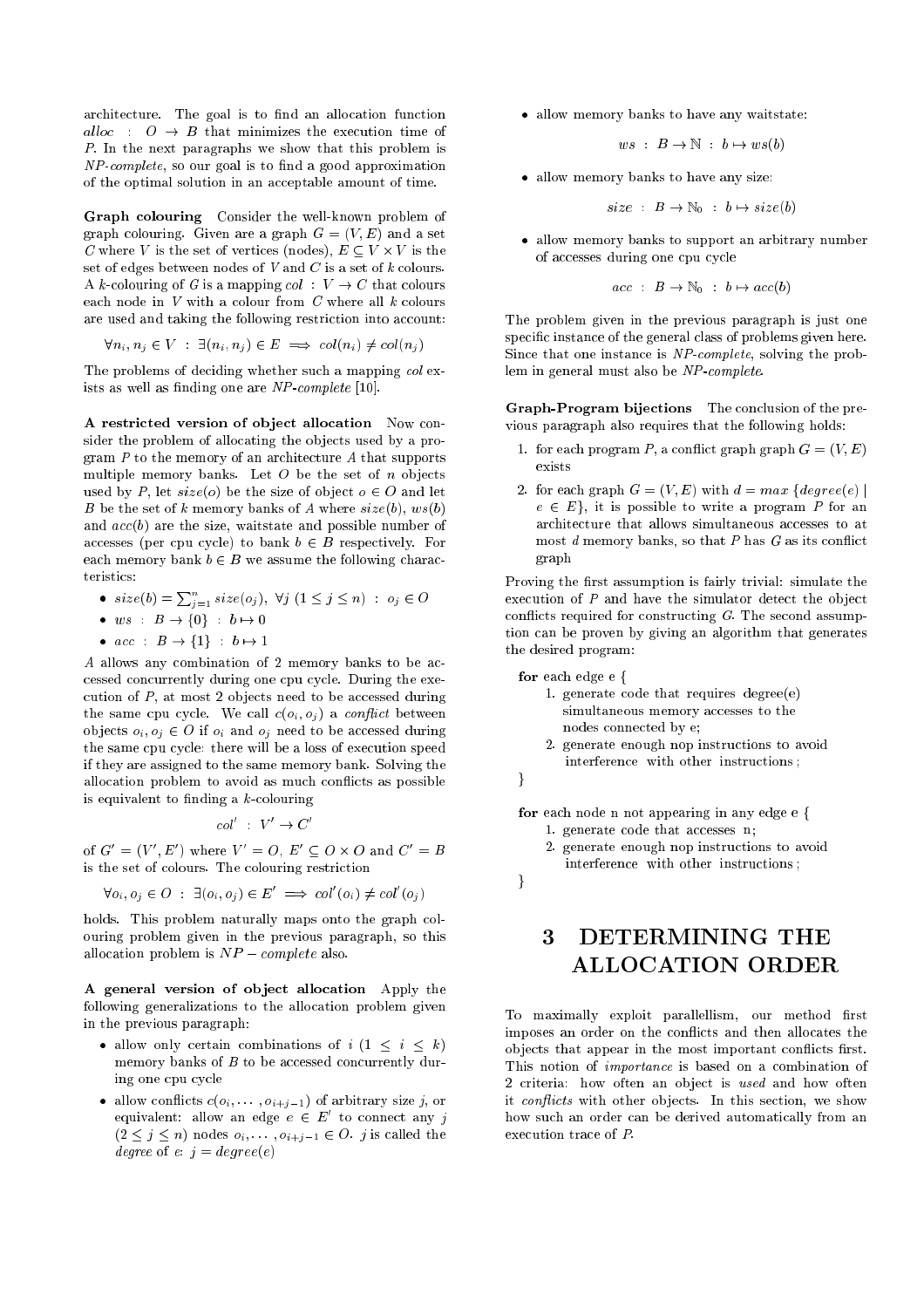## 3.1 Gathering information by simulation

In  $[8]$  we presented a simple but general model of both the memory architecture as well as the pipelined execution of a DSP architecture. Given an execution trace of P (the sequence of instructions as they are handled during the execution of  $P$ ), where all instruction operands are manifest (i.e. their values are known), relevant object use information is collected by one run of the the pipeline simulation.

#### 3.2 The conflict graph

Recall that a *conflict*  $c(o_1, \ldots, o_m)$  between m objects  $o_1, \ldots, o_m$  is the need for simultaneous access of these objects during program execution. A use of an object is any access to that object, either read or write. To minimize the execution time of  $P$ , the objects need to be placed in the different memory banks in such a way that the cpu cycle penalties (the number of extra cpu cycles needed to access the objects due to their allocation) for both the conflicts and the uses are minimal. While going over the execution trace with the simulator, a data structure  $G = (V, E)$ called the *conflict graph* is build. This graph keeps track of the number of conflicts, the objects involved in them as well as the overall number of uses of each object:

- a node  $n \in V$  represents an object (its identifier and its size) and the number of times that object has been accessed without being part of a conflict.
- a labeled *edge*  $e \in E$  represents the conflicts involving the nodes it connects. The label indicates how many such conflicts arise.

Note that an edge can connect more than 2 nodes. Representing a conflict between 3 nodes can also be done by 3 normal edges that onne
t the 3 possible pairs of nodes (see figure 1), but this results in a loss of knowledge. Indeed, using 3 edges that onne
t 2 nodes ea
h, as is depi
ted in  $(a)$ , gives the impression that there are 3 possibly independent conflicts. The knowledge that it really is 1 conflict in which all nodes are accessed during the same cpu cycle is lost. Clearly, graph  $(b)$  has a notion of time that graph (a) has not: it can express that certain conflicts between pairs of ob je
ts happen simultaneously. We all edges that connect more than 2 nodes multi-edges. Note that selfreferencing edges may exist: an edge can be connected to a certain node more than once so multiple accesses to the same object within a conflict can be represented in  $G$ .

It is clear that the dominating factors in the allocation are the number of times ea
h ob je
t is used and the number of conflicts. If an object is used very often, it should reside in the fastest memory bank possible. If a number of objects are accessed simultaneously, they should be assigned to that set of memory banks that allow these accesses in the shortest possible time.

#### $3.3$ Deciding object allocation order

The algorithm used to do the allocation is based on the use of a set of tables  $T = \{T_i \mid 1 \leq i \leq n\}$  where  $n =$  $max\{degree(e) | e \in E\}$ . Each table  $T_i$  has  $(*^{B} + i - 1)$ 



Figure 1: Edges onne
ting more than 2 nodes represent additional knowledge.

entries (*i*-combinations with repetition of  $#B$ ). Each entry in  $T_i$  is a function

$$
f(b_1,...,b_i):B\times B\times \ldots \times B\to \mathbb{N}
$$

where  $f(b_1, ..., b_i)$  is the number of cycles lost due to a conflict of degree  $i$  (i.e. a conflict involving  $i$  objects) where one object is in bank  $b_1$ , one object is in  $b_2$ , ... and one object is in  $b_i$ . Once both G and T are generated, we combine the information they contain into a new table  $T_{final}$ upon which our neuristic is built. For each edge in G, there is an entry in  $T_{final}$  that indicates what loss of cpu cycles can be avoided by doing a good allocation of the ob je
ts involved.

The basi idea is to try to resolve the edge that represents the most costly conflicts first. This is based upon the assumption that a minimalization of the number of conflicts corresponds to a maximalization of the execution speed of the program, provided often used objects are assigned to the fastest banks. The following heuristi approximates the biggest possible gain in cpu cycles for an edge  $e \in E$  that connects nodes  $n_1, \ldots, n_m$  (with  $m \leq degree(e)$ : we take each node into account only once):

$$
GAN_e = WORST_e - BEST_e \tag{1}
$$

where  $n = degree(e)$  and

$$
BEST_e = f(b'_1, ..., b'_n) \times conflicts(e)
$$
  
+ 
$$
\sum_{i=1}^{m} uses(n_i) \times (ws(b'_i) + 1)
$$
 (2)

$$
WORST_e = f(b_{slow}, \dots, b_{slow}) \times conflicts(e)
$$
  
+ 
$$
\sum_{i=1}^{m} uses(n_i) \times (ws(b_{slow}) + 1)
$$
 (3)

with  $b_1, \ldots, b_n$  such that

$$
f(b'_1, \ldots, b'_n) = \min_{b'_1, \ldots, b'_n} f(b'_1, \ldots, b'_n) \in T_n
$$
  

$$
\forall i, 1 \le i \le \#B : ws(b_{slow}) > ws(b_i)
$$

 $uses(n_i)$  is the number of times the object of node  $n_i$  was accessed without being part of the current conflict (i.e.

<sup>-</sup>some nodes in G may not be connected to any other nodes. For our algorithm to work, we add <sup>a</sup> self-referen
ing edge to them labeled with <sup>0</sup> number of uses.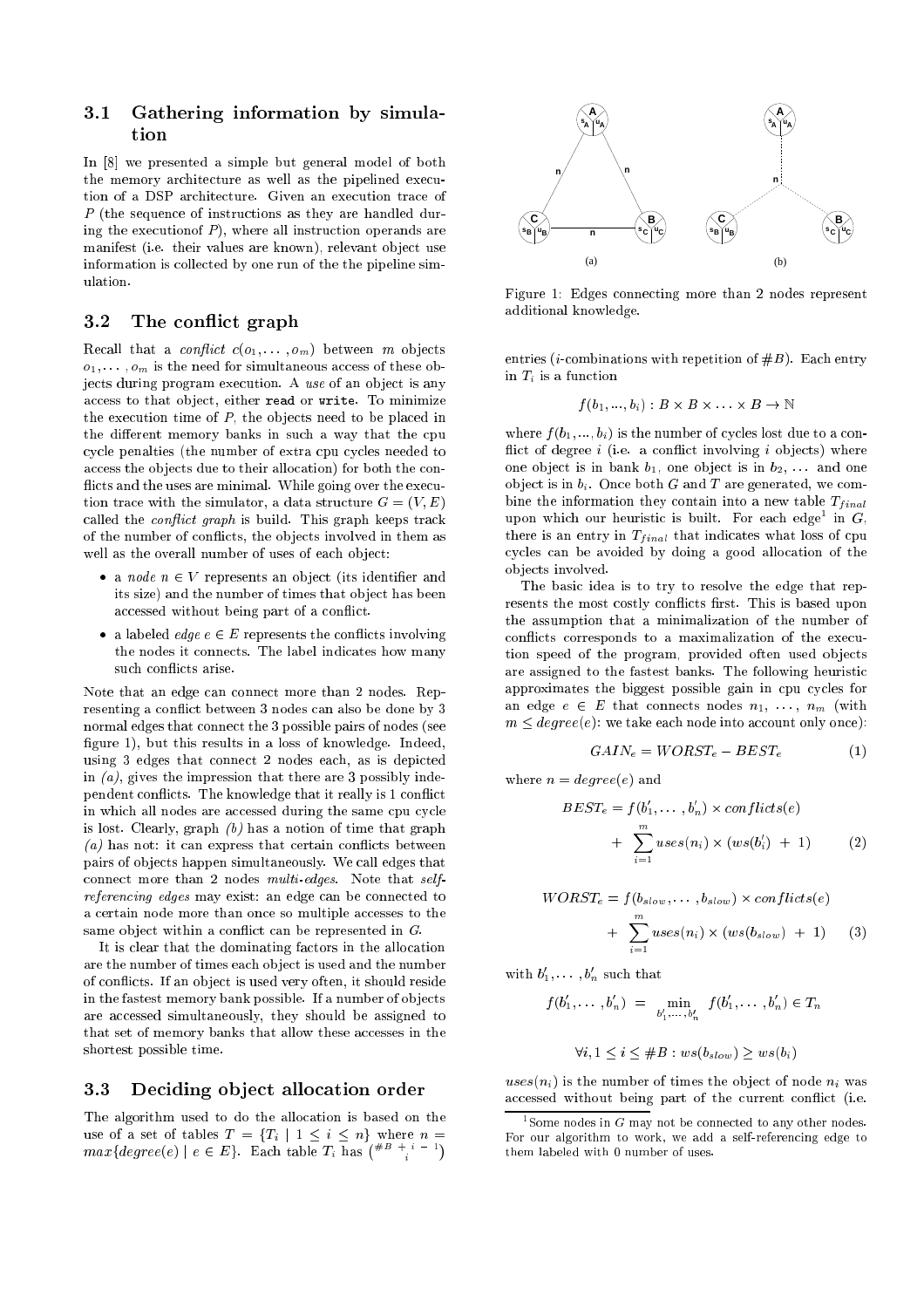the conflict represented by e),  $conflicts(e)$  is the number of conflicts of type e and  $b_{slow}$  is the slowest memory bank available. Note that we use  $ws(b_i) + 1$  instead of just  $ws(b_i)$  because in general the latter is 0 for the fastest banks, which would eliminate the influence of the number of uses besides those of the current conflict. The entries in  $T_{final}$  are ordered by decreasing value of the  $GAIN_{e}$ field of the table. The objects of the edges with a higher  $GAIN<sub>e</sub>$  value will be allocated first.

# 4 TOWARDS AUTOMATIC ALLOCATION

#### 4.1 The heuristi

Given  $T_{final}$  it is possible to automate the allocation proess. The allo
ation guidelines handled by a prototype system we have developed in
lude:

- We try to assign the most often used objects in nodes  $n_1, \ldots, n_{degree(e)}$  to the fastest memory banks in  $b_1, \ldots, b_{degree(e)}$ .
- If multiple  $f_j$  have a minimal value, we try to spread the objects over as many different banks as possible.
- If objects have self-referencing conflicts, they are assigned faster banks which allow multiple accesses per y
le (if these exist).
- If there are multiple equally fast memory banks to assign an object to, the bank with the most free space left is pi
ked.

The allocation is based on a single iteration over the entries in  $T_{final}$  in the order in which they were sorted. All entries start as unmarked. For ea
h entry that is not marked, all nodes in it are allocated according to the guidelines above. This entry is then marked, as well as all entries that contain only nodes that have already been allo
ated.

## 4.2 A small example

Assume a target architecture with  $B = \{b_1, b_2, b_3\}$  where the banks have sizes of 25, 25 and 1000 words respectively. Each cpu cycle, 2 accesses to  $b_1$  are possible.  $b_1$  and  $b_2$ can be accessed in parallel, resulting in 1 access to  $b_1$  and 1 access to  $b_2$  during the same cycle.  $b_3$  is slower, having a waitstate of 1.  $b_3$  can not be accessed in parallel with either  $b_1$  or  $b_2$ . This results in  $T = \{T_1, T_2, T_3\}$  with  $T_3$  shown in table 2. Instructions are of the form mnem src1, src2. dst where sr
1 and sr
2 an be an immediate value, a register or an address of/into an object and dst can be either a register or an address. Sin
e immediates and registers are irrelevant for our concerns, they are replaced by a -. Accesses to an object are represented by #x where x is the name of the object. Each memory cell of any bank an hold exa
tly 1 instru
tion (or 1 word of data). The pipeline has 5 stages: stage 1 fet
hes the instru
tion, stage 2 decodes it and stage 3 reads the source operands src1 and sr
2 from memory. Stage 4 exe
utes the instru
tion and finally during stage 5 the result is written to dst.



Figure 2: Conflict graph for the example.

Consider the execution trace in figure 3 featuring 8 objects **A** (size 9), **B** (size 7), **C** (size 15), **D** (size 2), **E** (size 2),  $\bf{F}$  (size 6),  $\bf{G}$  (size 16) and  $\bf{H}$  (size 5). The conflict

| 01 mnem # $\text{A}$ , -, - |  |  | 13 mnem -, #C, #E         |  |  |
|-----------------------------|--|--|---------------------------|--|--|
| 02 mnem $-$ , #A, $-$       |  |  | 14 mnem #F, #C, #E        |  |  |
| 03 mnem $-$ , $-$ , #A      |  |  | 15 mnem #C, #C, #C        |  |  |
| 04 mnem $-$ , $-$ , $-$     |  |  | 16 mnem -, #C, #F         |  |  |
| 05 mnem $-$ , $-$ , $-$     |  |  | 17 mnem #B, -, #B         |  |  |
| 06 mnem $-$ , $-$ , $-$     |  |  | 18 mnem #G, #C, #E        |  |  |
| 07 mnem $-$ , #B, $-$       |  |  | 19 mnem #G, -, #E         |  |  |
| 08 mnem #B, #C, #D          |  |  | 20 mnem #E, #H, -         |  |  |
| 09 mnem #D, #C, #C          |  |  | $21$ mnem $-$ , $-$ , $-$ |  |  |
| 10 mnem # $D, -$ , # $B$    |  |  | 22 mnem #E, #G, #C        |  |  |
| 11 mnem # $D$ , # $E$ , -   |  |  | 23 mnem $-, -$ , #B       |  |  |
| 12 mnem #B, $-$ , $-$       |  |  |                           |  |  |
|                             |  |  |                           |  |  |

Figure 3: Tra
e for the example.

graph for this tra
e is shown in gure 2. Note the edges that onne
t more than 2 nodes (dotted lines) as well as the self-referencing edges. From  $T$  and  $G$ , the values for  $BEST_e$  and  $WORST_e$  (and hence for  $GAIN_e$ ) can be derived, resulting in  $T_{final}$  (see table 1).

According to the results from table 1, the object allocation is done as follows:

1. First try to assign C sin
e it has 44 uses in total, which is more than both  $\bf{D}$  (12 uses) and  $\bf{E}$  (28 uses). Since there exist conflicts in which C is accessed twice during the same cpu cycle (in this example, there is only one such conflict:  $(C, C, E)$ , C is put in the only memory bank that allows this, i.e.  $b_1$ . Next, **E** is considered. It also has a conflict where it is accessed twice, so  $\bf{E}$  is also put in  $b_1$  since it still fits into that bank. D is never accessed more than once during the same conflict and gets put into  $b_2$  since  $f(b_1, b_1, b_2)$  =  $f(b_1, b_1, b_1) = 1$ : there is no need to take up space in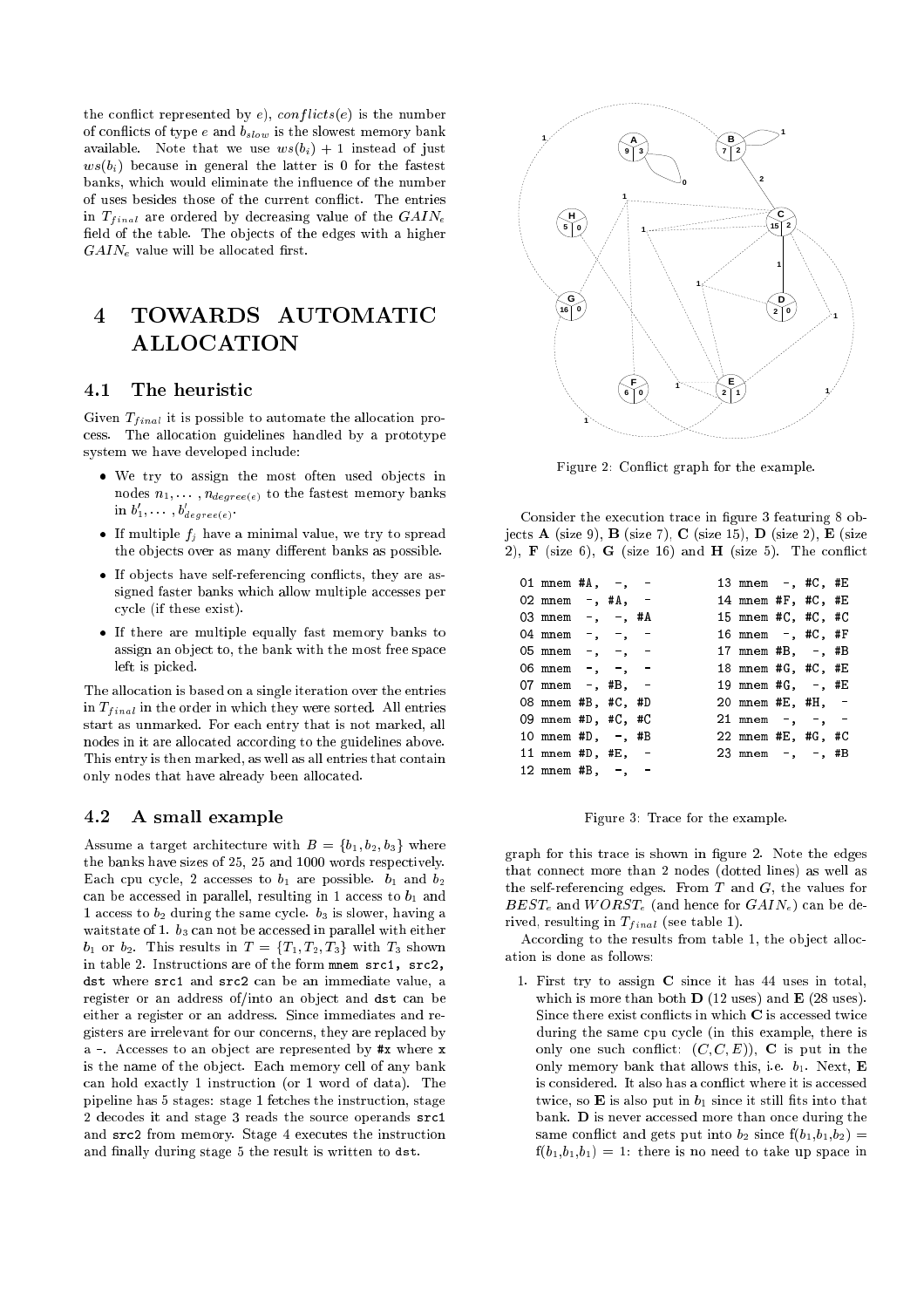| edge                                 | # | $WORST_e$ | $BEST_e$ | $GAIN_e$ |
|--------------------------------------|---|-----------|----------|----------|
| $(\mathbf{D},\mathbf{E},\mathbf{C})$ | 1 | 41        | 19       | 22       |
| B,C                                  | 2 | 34        | 14       | 20       |
| $(\mathrm{C},\mathrm{C},\mathrm{E})$ | 1 | 35        | 16       | 19       |
| $(\mathrm{C},\mathrm{E})$            | 1 | 35        | 16       | 19       |
| $(\mathrm{G},\mathrm{C},\mathrm{F})$ | 1 | 31        | 14       | 17       |
| D, C                                 | 1 | 27        | 12       | 15       |
| (F.C                                 | 1 | 25        | 11       | 14       |
| $(\mathrm{G},\mathrm{B})$            | 1 | 19        | 8        | 11       |
| $(\mathrm{E},\mathrm{G})$            | 1 | 19        | 8        | 11       |
| E,H,E)                               | 1 | 15        | 6        | 9        |
| B.B                                  | 1 | 13        | 5        | 8        |
| А,<br>А                              |   | 6         | 3        | 3        |

Table 1:  $T_{final}$  for the example.

 $b_1$  when allocating the object to  $b_2$  doesn't make the handling of the conflict any slower. Entry  $(D, E, C)$ in  $T_{final}$  is marked as done. Also, entries  $(C, C, E)$ ,  $(C, E)$  and  $(D, E)$  are marked as done since all of the ob je
ts featured in any of these entries already have been allocated to a memory bank.

- 2. When considering entry  $(B, C)$ , we only need to allocate **B** since **C** has a place already. **B** has an entry in  $T_{final}$  where it is accessed twice (i.e.  $(B, B)$ ) so it is put in  $b_1$ . Both  $(B, C)$  and  $(B, B)$  are marked as done.
- 3. For entry  $(G, C, F)$ , **G** and **F** still need to be allocated. G has more uses than **F** so G is put into  $b_2$ while **F**, which no longer fits in either  $b_1$  or  $b_2$ , is put into the slow bank  $b_3$ . Entries  $(G, C, F)$ ,  $(F, C)$ ,  $(G, B)$  and  $(E, G)$  are marked as done.
- 4. Entry  $(E, H, E)$  only has **H** as an object that still needs a place to reside during execution.  $H$  still fits into  $b_2$  so it is put there.  $(E, H, E)$  is marked as done.
- 5. The only entry left is  $(A, A)$ . A is put into the only memory bank that has enough space left for it:  $b_3$ .  $(A, A)$  is marked as done and the algorithm terminates.

The final allocation is represented in figure 4. In the worst case, which for this architecture means allocating all objects to  $b_3$ , the execution of the example would take 82 cpu cycles (we assume that an instruction is fetched from the I-cache each cycle and that all instructions take 1 cpu cycle to execute). Given the allocation above, this is reduced to 38 cycles. The total penalty for the conflicts due to the initial bad allocation has been reduced from 55 to 11.

# 5 RELATED WORK

Assigning static objects to memory banks is clearly something that should be incorporated into (or after) the linkage pro
ess, sin
e unlike the ompiler, the linker knows the memory map. Research that has focused on (post) linktime optimization (for general purpose pro
essors) in
ludes  $[16, 14, 13, 7, 2, 4, 3, 12].$ 



Figure 4: Final allo
ation for the example.

| $\scriptstyle T_2$ |                 |  |  |  |
|--------------------|-----------------|--|--|--|
|                    | $#$ lost cycles |  |  |  |
| $f(b_1, b_1, b_1)$ | 1               |  |  |  |
| $f(b_1, b_1, b_2)$ | 1               |  |  |  |
| $f(b_1, b_2, b_2)$ | 1               |  |  |  |
| $f(b_1, b_2, b_3)$ | 2               |  |  |  |
| $f(b_1, b_1, b_3)$ | 2               |  |  |  |
| $f(b_2, b_2, b_2)$ | 2               |  |  |  |
| $f(b_2, b_2, b_3)$ | 3               |  |  |  |
| $f(b_1, b_3, b_3)$ | 4               |  |  |  |
| $f(b_2, b_3, b_3)$ | 4               |  |  |  |
| $f(b_3, b_3, b_3)$ | 5               |  |  |  |

Table 2: Table of penalties for conflicts of degree 3 for the example.

A problem similar to the one in this paper is ta
kled in chapter 11 of [1]. Given  $P$ ,  $O$  and a target cycle budget, a memory bank configuration (and the allocation of the ob je
ts to it) is derived, su
h that the power onsumption versus execution speed trade-off is as good as possible. [11] minimizes power onsumption for existing embedded DSP pro
essors with only 2 memory banks whi
h have the same characteristics.

[6] suggests a technique where a pre-compiler phase is used to eliminate objects that are not used by the program or to see which objects can be put at the same locations. This is orthogonal to what we do at link-time.

Other research such as  $[9]$  or  $[5]$  focuses on using the typi
al addressing methods of DSP pro
essors to optimize data placement for speed, but they do not consider the different characteristics of the memory banks.

## 6 FUTURE WORK

Size does matter Equations 1, 2 and 3 don't take the size of objects into account. However, an object's size can play a major role in certain special cases. If the most often used object is so big that it occupies the entire fast memory space, the others will be allocated to the slow memory, although the total of their uses may be quite a bit bigger. On the other hand, we may still have some fast memory space left when all objects have been assigned to memory. A postprocessing step that duplicates objects and copies them into that spa
e may improve parallellism. Another size related concept is *switch cost*: if an object is very heavily accessed but is too big to reside in a fast memory